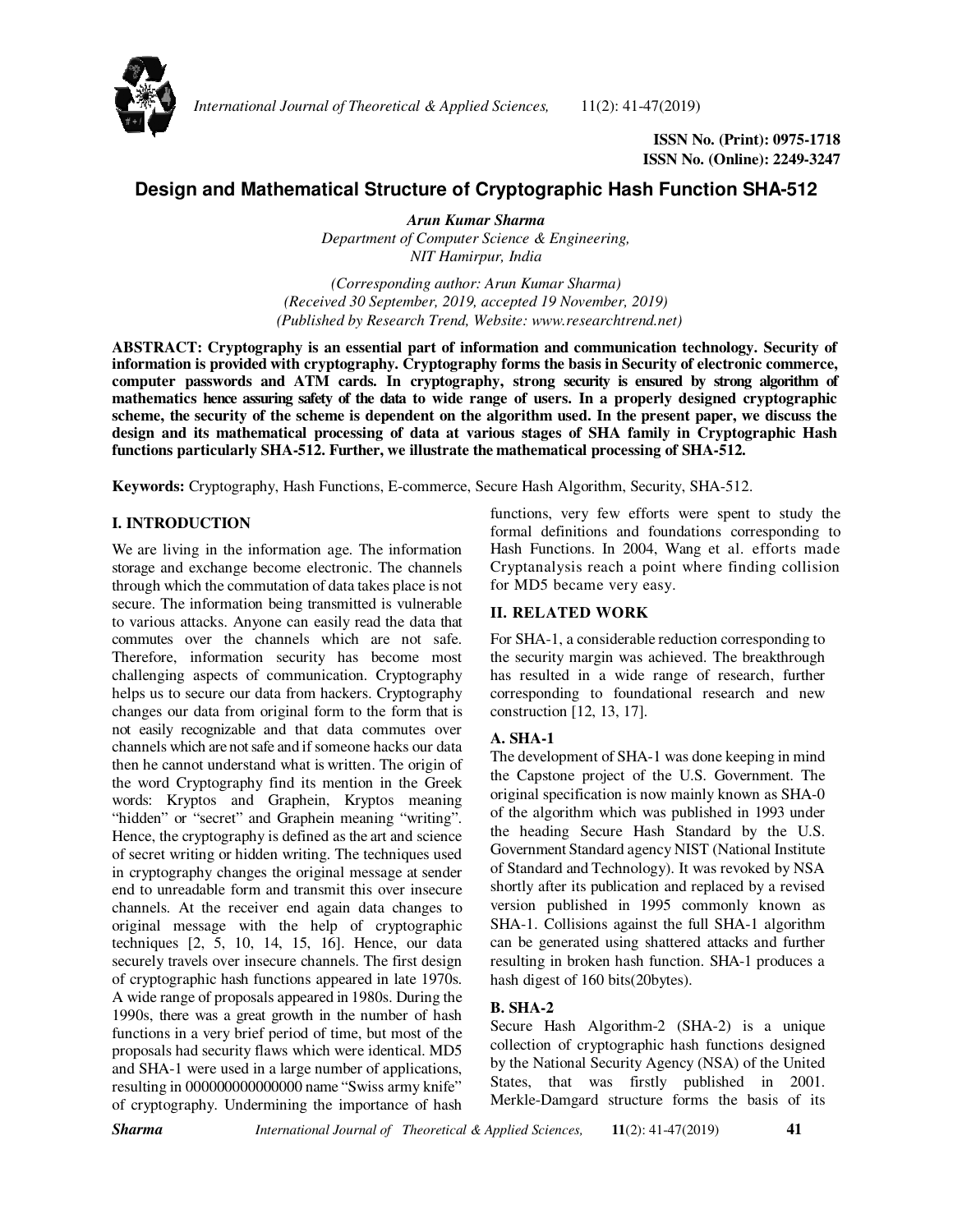construction. SHA-2 mainly contains two Hash Algorithms: SHA-256 and SHA-512. SHA-224 is a variant of SHA-256with different starting values and truncated output.

SHA-384, the lesser known SHA-512/224 and SHA-512/256 all form the variation of SHA-512. SHA-512 is much safer than SHA-256 and is usually faster than SHA256. The output in bits is given by the extension to the "SHA" name.

SHA-224-Output 224 bits (28bytes).

SHA-256-Output 256 bits (32bytes).

SHA-384-Output 384 bits (48bytes).

SHA-512-Output 512 bits (64bytes).

# **C. SHA-3**

The development of Secure Hash Algorithm-3 (SHA-3) took place on August 5, 2015 by NIST. SHA-3 is a subset of the crypto-graphic primitive family called keccak. The keccak algorithm is the work of Guido Bertoni, Joan Daemen, Michael Peeters and Gills Van Assche. Sponge Construction lays the basis of keccak which can also be used to create other cryptographic primitive similar to stream ciphers. SHA-3 offers same output size as SHA-2 that is of 224,256,384 and 512 bits, see [4, 9].

| <b>Algorithm</b> | Size of<br>Message<br>Digest | <b>Message<br/>Block Size</b> | <b>Collision</b> |
|------------------|------------------------------|-------------------------------|------------------|
| SHA-0            |                              | 512                           | Yes              |
| SHA-1            |                              |                               | Yes              |
| SHA-256/2        | 256/224                      | 512                           | Nο               |
| SHA-512/3 I      | 5127324                      | 1024                          | Nο               |

SHA-512 is one of the most secure hash functions available today, see [1, 3, 6]. Operation is much faster than any other member of SHA-Family. It forms the latest version, has more complex structure than, and the corresponding message digest is longest. Though there are quite a few types of attacks on SHA, none of them are completely successful.

Actually, it is not so easy to decrypt the output from a hash function. There are different types of attacks employed to decrypt SHA-512. Following are the most famous one.

- 1) Preimage Attack: It defines a message that has a specific Hash value.
- 2) Collision Attack:

Birthday Attack, is an example of collision attack. It takes  $o(2^{n/2})$  times where, n is length of the output of hash function SHA-512. Assume that for 32 byte input, the time taken by machine is  $0.22\sqrt{5}/(2^{-2})$  for 65536(= 2<sup>16</sup>) computations. So,  $2^{256}$  computations would be completed in  $2^{240}$ . 2<sup>16</sup> computations which would take

$$
2^{240} * 2^{-2} = 2^{238} 10^{72} s 3.17 * 10^{64} Y \text{ cars.}
$$

3) Second Preimage Attack:

SHA-1 which employ 256 bits is considered to be broken, since a collision was identified at  $2^{69}$ operations much less than  $2^{80}$ . None of the above attack can crack a hash generated by SHA-2 algorithms with the best of the hardware available on earth. So, cheers as SHA-512 is still secure and will be.

### **III. DESIGN OF SHA-512**

The SHA-512 algorithm uses one- way hash function created by United States National Security Agency (NSA).

A one-way hash function also called as message summary or compression function denotes a mathematical function that takes the entering variable length and change it to a binary sequence of fixed length. The one-way hash function is designated in such a manner that it is difficult to change the order of the process. The hash function is good if it is difficult to find two strings that will produce similar hash value.

A message which consists maximum length of bits is taken as input by the algorithm and an output comprising of a 512-bit message digest is produced. The processing of input is done in 1024- bits blocks. The steps used in algorithm are as follows [7, 8, 11, 14].

### **Algorithm of SHA-512**

# **1) Step-1: Append the bits with padding**

Let us take the message "M". Convert the characters of the message into ASCII codes. Convert the characters of the message from ASCII codes to binary. The original message to be hashed is padded with binary digits of 1 and 0's so that its length becomes congruent to 896 modulo 1024. The padding is usually followed by many 0's.

# **2) Step-2: Append Length Field**

The appending of the block of 128-bits is done to the message. This block is treated as an unsigned 128-bit integer and contains the length of the original message (before the padding).

#### **3) Step-3: Initialize Hash Buffers**

The intermediate and final results corresponding to the hash function are held by 512-bit buffer. The buffer can be represented as eight 64-bit registers.

# **4) Step-4: Words and its expansion**

SHA-512 operates on words; its orientation or inclination is towards word. A word contains 64-bits. This further states that after addition of padding and length field is done to original message each blocks of message comprises sixteen 64-bit words. 16 words, each of 64-bits=512- bits.

#### **5) Step-5: Process message in 1024-bit blocks**

*Sharma International Journal of Theoretical & Applied Sciences,* **11**(2): 41-47(2019) **42**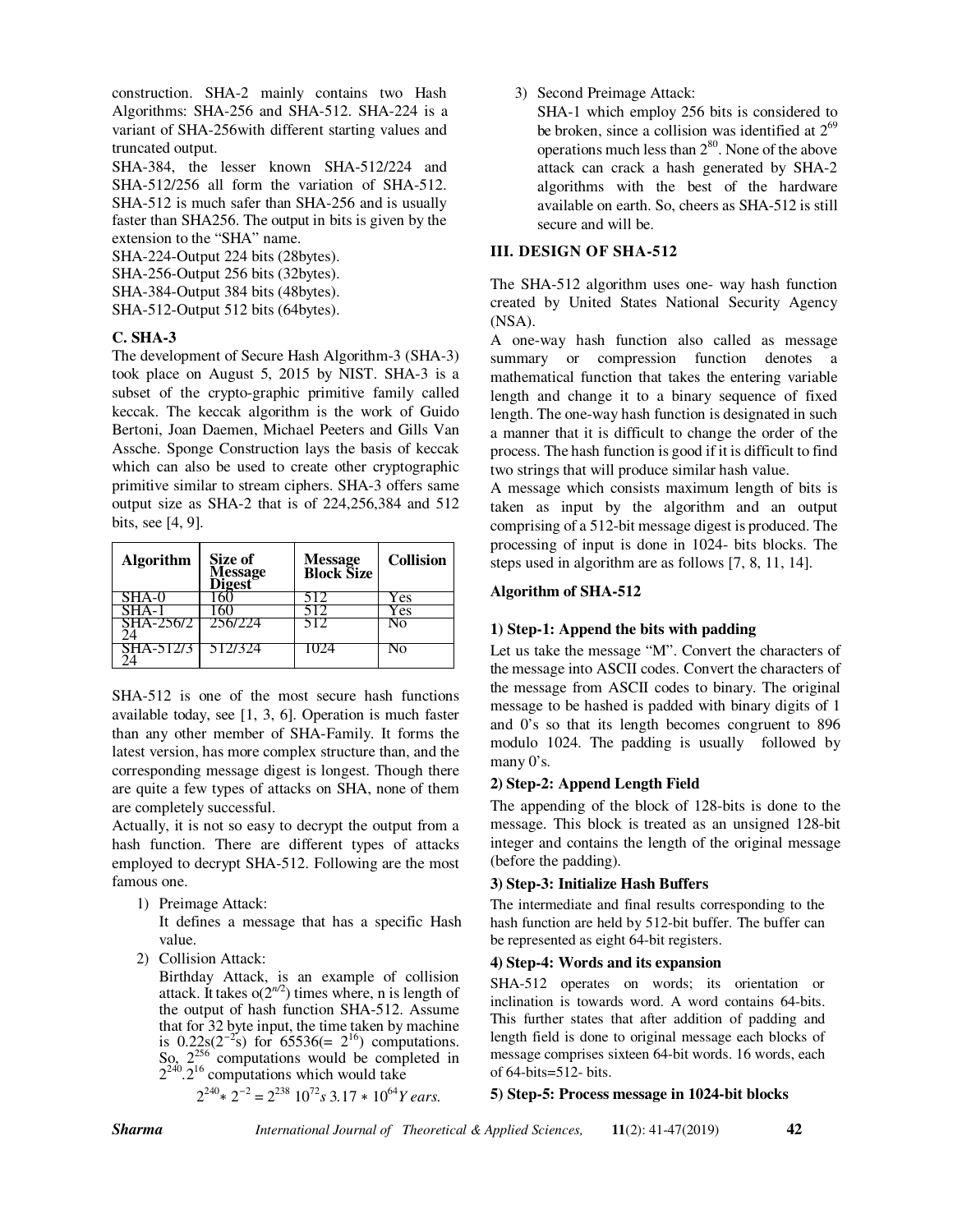The heart of the algorithm is its compression function.80 constants are used one in each step. 80 words are also used one in each step. All these are mixed together and then a new set of eight buffers is created. The buffers created after first round becomes the initial buffers for second round. And the buffers created after second round becomes the initial buffers for third round and so on. At the end of processing the addition of initial buffers is done with values created from step 79. The last operation is called the final adding.

#### **6) Step-6: Final Adding**

After processing the data 80 times (80 rounds) as mentioned above, we get the final output as below:

 $A = a_0 + a_{79}$ 

 $B = b_0 + b_{79}$ 

 $C = c_0 + c_{79}$ 

 $D = d_0 + d_{79}$ 

 $E = e_0 + e_{79}$ 

 $F = f_0 + f_{79}$ 

 $G = g_0 + g_{79}$ 

 $H = h_0 + h_{79}$ 

Therefore, the last output of 512-bits of the hash function is "ABCDEFGH". It is known as message digest. Further, we change this binary message into hexadecimal form, which gives 128 hexadecimal characters.

#### **IV. ILLUSTRATION**

SHA-512 emphasizes that the initial message length should be less than  $2^{128}$  -bits. A digest of 512-bits from a multiple-block message is created. The length of each block is 1024-bits. Now let us discuss the mechanism of SHA-512 algorithm.

#### **1) Step-1**

Let us take the message (M), "Cryptography" and convert the characters of the message into ASCII, then converting each character of the message from ASCII codes to binary.

Thus, the binary form of the message is

M=01000011011100100111100101110000011101000110 11110110011101110010011000010111000001101000011 11001

The message (M) is of 96-bits. Therefore, append bit '1' in the extreme right and remaining zeros up to the 896-bit message. Therefore,

M=010000110111001001111001011100000111010001 101111011001110111001001100001011100000110100 0011110011000…………800 times 0

#### **2) Step-2**

Since the original message (M) has the length of "96-bits", that is  $M = 96_{10}$ .

Then, its binary representation is

 $96_{10} = 01100000_2$ . This is short of 128-bits. Therefore, append zeros extreme left to make 128-bits. Thus,

*Sharma International Journal of Theoretical & Applied Sciences,* **11**(2): 41-47(2019) **43**

128-bit string is as follows:

00000000000000000000000000000000000000000000 00000000000000000000000000000000000000000000 000000000000000000000000000000001100000

Now, we append this string with the message string obtained above and we get the message string of 1024-bits.

### **3) Step-3**

512-bit buffers are used to hold intermediate and final result of the hash function. The buffers can be represented as eight 64-bit registers  $(a_0, b_0, c_0, d_0, e_0, f_0,$  $g_0$ ,  $h_0$ ). These registers are initialized to the following 64-bit integers (hexadecimal values).

 $a_0 = 6A09E667F3BCC908$  $b_0 = BB67AE8584CAA73B$  $c_0 = 3C6EF372FE94F82B$  $d_0 = A54FF53A5F1D36F1$  $e_0 = 510E527FADE682D1$  $f_0 = 9B05688C2B3E6C1F$  $g_0 = 1F83D9ABFB41BD6B$  $h_0$  = 5BE0CD19137E2179

### **4) Step-4**

Now, dividing 1024-bits message into 16 words each of 64-bits starting from  $w_0$  to  $w_1$ 5as

w<sub>0</sub>=01000011011100100111100101100000011101000 11011110110011101110010

w1=01100001011100000110100001111001100000000 00000000000000000000000 and so on.

Now, next 64 words are calculated from previous generated words as

$$
w_t = w_{t-16} + \sigma_0^{512} (w_{t-15} + w_{t-7} + \sigma_1^{512} (w_{t-2}))
$$

#### **5) Step-5**

Now we proceed towards compression function. **Round-1** 

We have discussed the initial buffers in Step-3. Let us convert the values of buffers from Hexadecimal to binary starting from  $a_0$  to  $h_0$  where

= 0110101000001001111001100110011111110011 <sup>101111001100100100001000</sup>

b = 1011101101100111101011101000010110000100 <sup>110010101010011100111011</sup>

and so on.

Now,

 $a<sub>o</sub>$ 

$$
T_1 = h_0 + Ch(e_0, f_0, g_0) + \sum_{1}^{512} (e_0) + w_0 + K_0
$$

where,

$$
Ch(e_0, f_0, g_0) = (e_0 \wedge f_0) \oplus (-e_0 \wedge g_0)
$$

that is,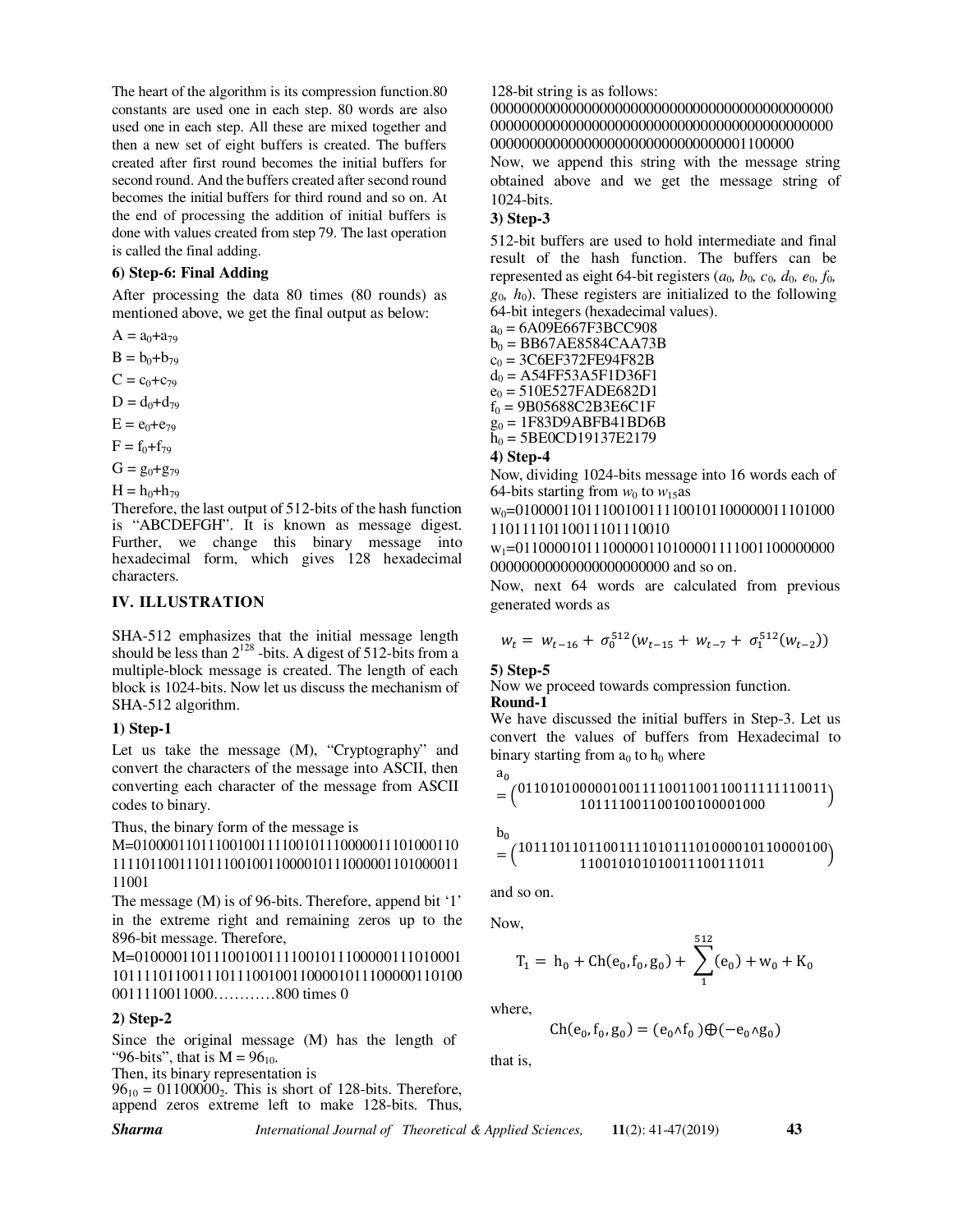$$
\text{Ch}(e_0, f_0, g_0) = \begin{pmatrix} 0.0011111110000101110010011000110001111011 \\ 0.010011110011110100111101 \end{pmatrix}
$$

and

$$
\sum_1^{512}(e_0) = \text{ROTR}^{14}(e_0) \text{ } \oplus \text{ROTR}^{18}(e_0) \text{ } \oplus \text{ROTR}^{41}(e_0)
$$

Now,  $K_0$ =428A2F98D728AE22

$$
K_0\n= \begin{pmatrix}\n0100001010001010001011111001100011010111 \\
001010001010111000100010\n\end{pmatrix}
$$

$$
w_0
$$

- = <sup>0100001101110010011110010110000001110100</sup> <sup>011011110110011101110010</sup>

Therefore,

) = <sup>1110111001000101010111101010100110000001</sup> <sup>001010001111000100101110</sup>

Now,

$$
T_2 = \sum_{0}^{512} (a_0) + \text{Maj}(a_0 + b_0 + c_0)
$$

where,

(a = (e ROTR'(a ⨁ROTR-&(a ⨁ROTR-.(a (/ = 1010000010001100010011011011010101101010 <sup>101011001000000011000010</sup>

And

$$
Maj(a_0, b_0, c_0) = (a_0 \wedge b_0) \oplus (a_0 \wedge c_0) \oplus (b_0 \wedge c_0)
$$

0/1(/ , 2 , 3 = 0011101001101111111001100110011111100110 <sup>100000001010000000101000</sup>

Therefore,

) = <sup>1101101011111100001101000001110101010001</sup> <sup>011011101100010111101010</sup>

Now,

$$
a_1 = T_1 + T_2
$$

that is,

= <sup>1100100101000001100100101100011011010010</sup> <sup>100101111100101100011000</sup> 2 = <sup>0110101000001001111001100110011111110011</sup> <sup>101111001100100100001000</sup> 3 = <sup>1011101101100111101011101000010110000100</sup> <sup>110010101010011100111011</sup> 4 = <sup>0011110001101110111100110111001011101111</sup> <sup>100101001111100000101000</sup> 5 = <sup>1001001110010101010000111110001111100000</sup> <sup>010001100010100000011111</sup> 6 = <sup>0101000100001110010100100111111110101101</sup> <sup>111001101000001011010001</sup> 7 = <sup>1001101100000101011010001000110000101011</sup> <sup>001111100110110000011111</sup> ℎ = <sup>0001111110000011110110011010101111111011</sup> <sup>010000011011110101101011</sup>

# **Round-2**

 $\boldsymbol{a}_1$ 

Buffers generated in Round-1 are initial value buffers for Round-2. Let us calculate round functions to calculate buffers of Round-2.

Now,

$$
T_1 = h_1 + Ch(e_1, f_1, g_1) + \sum_{n=1}^{512} (e_1) + w_1 + K_1
$$

where,

$$
Ch(e_1,f_1,g_1)=(e_1{\wedge} f_1)\oplus (-e_1{\wedge} g_1)
$$

9ℎ(5 , 6 , 7 = <sup>0001100100000100011010100110111110101011</sup> <sup>011111100100010000010001</sup>

and,

$$
\sum_{1}^{512}(e_1) = ROTR^{14}(e_1) \bigoplus ROTR^{18}(e_1) \bigoplus ROTR^{41}(e_1)
$$

$$
\begin{aligned} &\sum_{1}^{512}(\mathbf{e}_{1})\\ &=\left(1000101110011000010110101001001101001011\right)\\ &011110001011000011000011\end{aligned}
$$

w = 011000010111000001101000011110011000000 <sup>000000000000000000000000</sup>

K1=3956C25BF348B538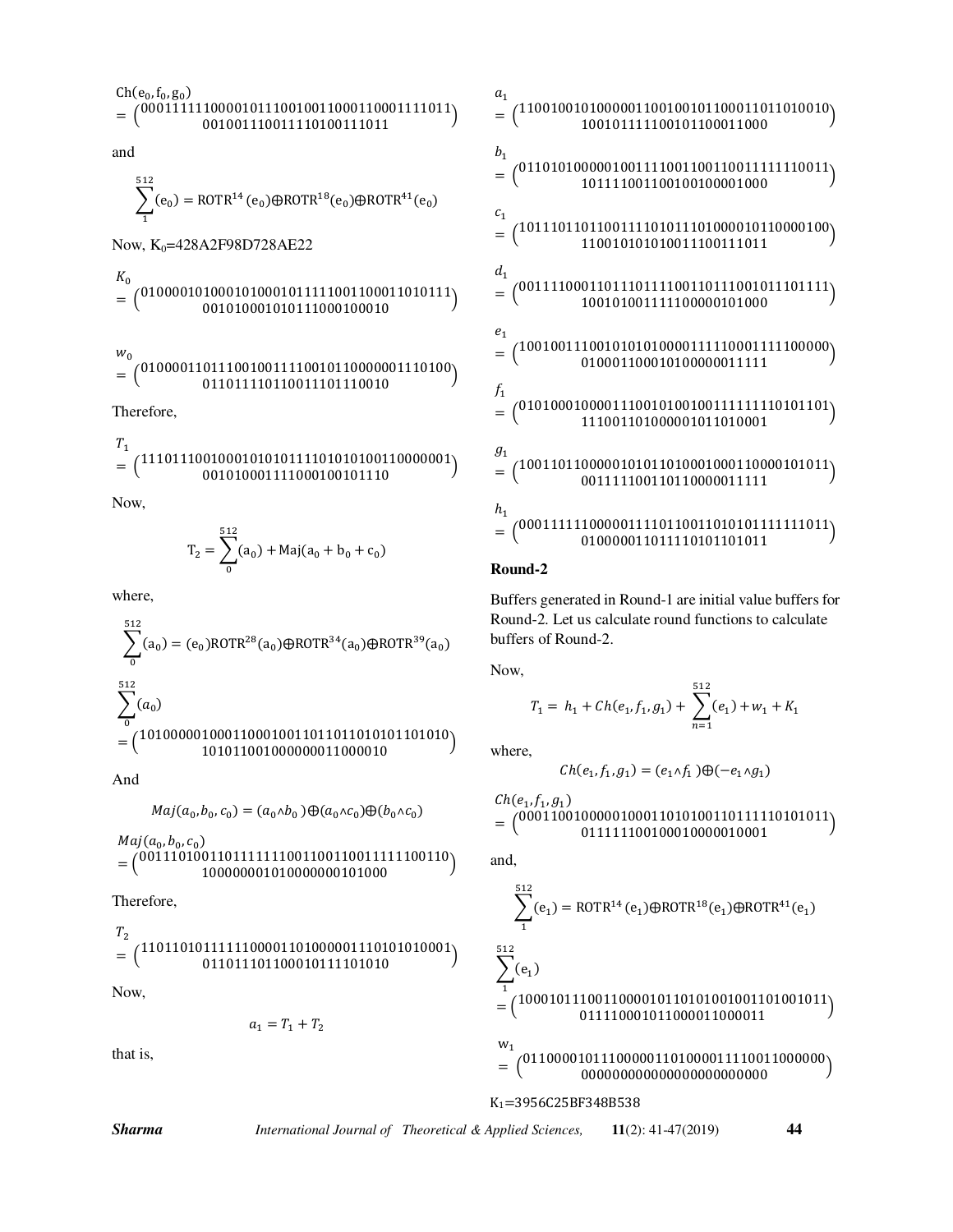$$
\begin{aligned} & \frac{K_1}{2} \\ & = \begin{pmatrix} 0011100101010111011000010010111111110011 \\ & 01001000101101010111000 \end{pmatrix} \end{aligned}
$$

Therefore,

T = <sup>0000101011000110101111001000101010011110</sup> <sup>111100000000011101110111</sup>

Now,

$$
T_2 = \sum_{0}^{512} (a_0) + \text{Maj}(a_1 + b_1 + c_1)
$$

where,

$$
\sum_{0}^{512} (a_1) = ROTR^{28} (a_1) \oplus ROTR^{34} (a_1) \oplus ROTR^{39} (a_1)
$$
  

$$
\sum_{0}^{512} (a_1)
$$

 = 0001000001111100011011001101110010010111 <sup>110110111100101111111001</sup>

and

$$
Maj(a1, b1, c1)
$$
  
= 
$$
\begin{pmatrix} 1110101101000001101001101100011111010010 \\ 100111101100101100011000 \end{pmatrix}
$$

Therefore,

T = <sup>1111101110111110000100111010010001101010</sup> <sup>011110101001011100010001</sup>

Now,

$$
a_2 = T_1 + T_2
$$

that is

a = <sup>0001000001111100011011001101110010010111</sup> <sup>110110111100101111111001</sup> b = <sup>1100100101000001100100101100011011010010</sup> <sup>100101111100101100011000</sup> c = <sup>0110101000001001111001100110011111110011</sup> <sup>101111001100100100001000</sup> d = <sup>1011101101100111101011101000010110000100</sup> <sup>110010101010011100111011</sup> and e = d + T I = / + /. J = 2 + 2. 9 = 3 + 3. K = 4 + 4.

e = <sup>0100011100110101101011111111110110001110</sup> <sup>100001001111111110011111</sup> f = <sup>1001001110010101010000111110001111100000</sup> <sup>010001100010100000011111</sup> g = <sup>0101000100001110010100100111111110101101</sup> <sup>111001101000001011010001</sup>

$$
\begin{aligned} \mathbf{h}_2 \\ &= \begin{pmatrix} 1001101100000101011010001000110000101011 \\ 001111100110110000011111 \end{pmatrix} \end{aligned}
$$

Similarly, up to the round-79 the values of buffers after round-79 are as

/. = <sup>1101001110110001001110111011110011110001</sup> <sup>010100111011111001111000</sup> 2. = <sup>0110100100000011000111000100100001100011</sup> <sup>001001001111101111110101</sup> 3. = <sup>0000111110010011010010001101001110001010</sup> <sup>101101100110001100100101</sup> 4. = <sup>1010011011101010110010100101110011110001</sup> <sup>011011010111101000100001</sup> 5. = <sup>1011100010100111000100001101101011001111</sup> <sup>100011110001011110101011</sup> 6. = <sup>0010000110100110111001011101110001010110</sup> <sup>000000111001001010111100</sup> 7. = <sup>0111010110101100010101110010011101101001</sup> <sup>100011010100000111101001</sup> ℎ. = <sup>0111110111010111001010100010111100000000</sup> <sup>011001001010100010100111</sup>

 $E = e_0 + e_{79}$  $F = f_0 + f_{79}$  $G = g_0 + g_{79}$  $H = h_0 + h_{79}$ 

*Sharma International Journal of Theoretical & Applied Sciences,* **11**(2): 41-47(2019) **45**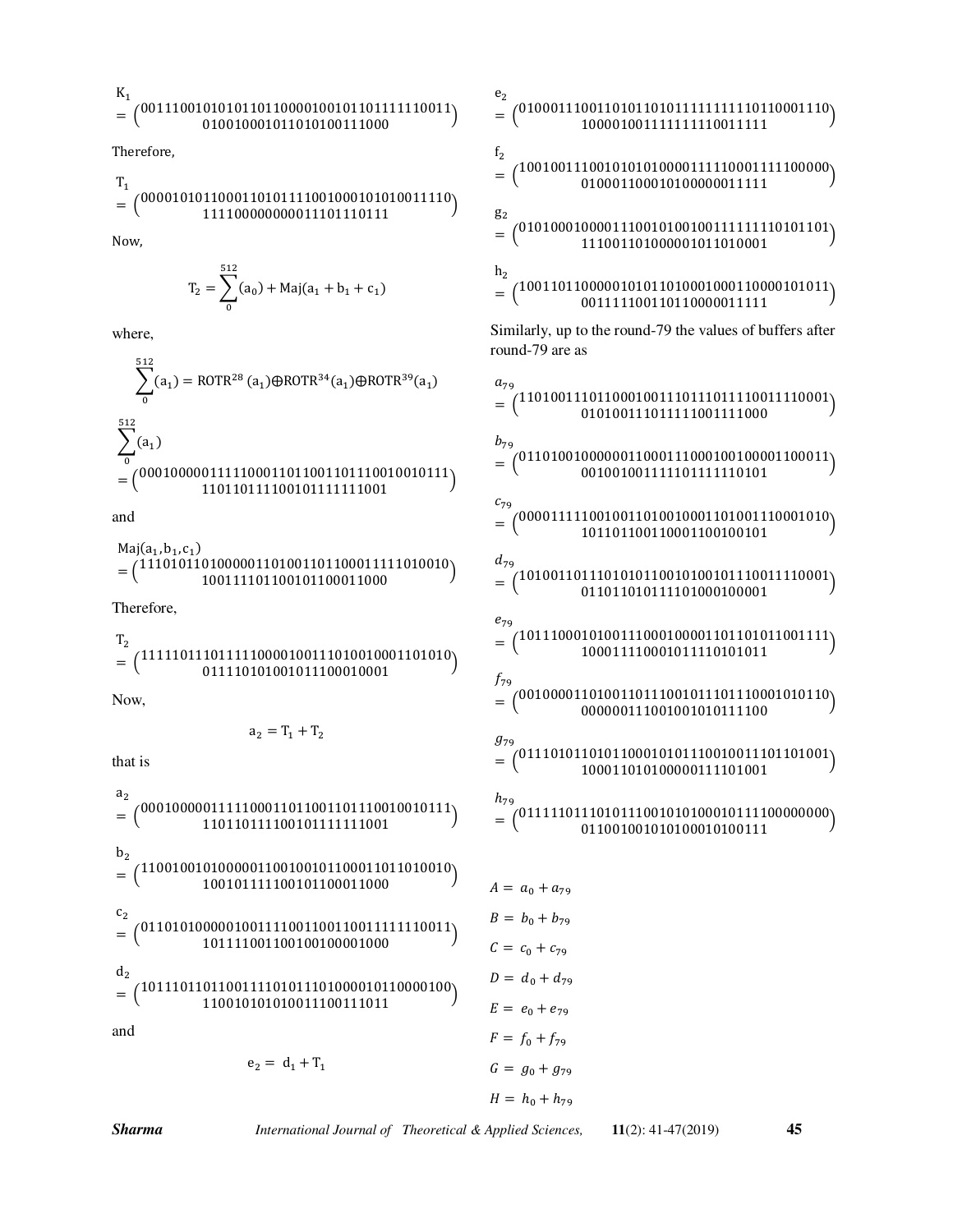Therefore,

```
\overline{A}= 0001110110111011001000100010010011100101
            000100001000101110000000  
\boldsymbol{B}= (00100100011010101100101011001101100111)101011111010001100110000  
\mathcal C= 0100110000000010001100110100011001111010
            010010100101101101001101  
K
= (001111000011101010101111100101110101000)100010101011000100010010  
L
= (0000100010110101011000110101101001111101)011101011001101001111100  
\boldsymbol{F}= 1010110010101100010011100110100010000001
            010000011101111011011011  
G
= (10010101000110000001100001111001101100100)110011101111111101010100  
H_{\rm}- (11011001101101111111100110100100000010011)
            111000101100101000100000  
ABCDEFGH
= 
  <sup>1</sup>
  Q
0011000011110011011001001100111011111111
T
  Q
0100000111011110110110111001010100110000
T
  Q
1010110010101100010011100110100010000001
  0101101001111101011101011001101001111100
  Q
1011000100010010000010001011010101100011
  Q
0011101010101111100101110101000010001010
  01111010010010100101101101001101001100 |
  0011000001001100000000100011110001000110
  \vert 110010101100110101110011111010111110100011 \
    0001110110111011001000100010010011100101
    0001000010001011100000000010010001101010
    0101010011011001101101111111011101001000
        00010011111000101100101000100000 S
                                                T
                                                T
                                                T
Therefore, last output is of 512-bits. Converting binary
```
Hexadecimal, we get

A=1dbb2224e5108b80

B=246acacd67afa330

C=4c023c467a4a5b4d

D=3c3aaf97508ab112

E=08b5635a7d759a7c

F=acac4e688141dedb

G=953030f364ceff54

H=d9b7f34813e2ca20

Therefore, message digest has 128 characters as

1dbb2224e5108b80246acacd67afa3304c023c467a4a5 b4d3c3aaf97508ab11208b5635a7d759a7cacac4e6881 41dedb953030f364cef54d9b7f34813e2ca20.

# **V. CONCLUSION**

A cryptographic hash function is a process to produce a fixed size output of enciphered text from the text having variable size. We discussed the various cryptographic hash functions and particularly the design of SHA-512. Also, we explained the processing of flow of data in SHA-512 with the help of an illustration.

# **REFERENCES**

[1]. Dobraunig, C., Eichlseder, M., & Mendel, F. (2015, November). Analysis of SHA-512/224 and SHA-512/256. In *International Conference on the Theory and Application of Cryptology and Information Security* (pp. 612-630). Springer, Berlin, Heidelberg.

[2]. Forouzan, B. A., & Mukhopadhyay, D. (2015). *Cryptography and network security*. Mc Graw Hill Education (India) Private Limited.

[3]. Grembowski, T., Lien, R., Gaj, K., Nguyen, N., Bellows, P., Flidr, J., ... & Schott, B. (2002, September). Comparative analysis of the hardware implementations of hash functions SHA-1 and SHA-512. In *International Conference on Information Security* (pp. 75-89). Springer, Berlin, Heidelberg.

[4]. Handschuh, H., Knudsen, L. R., & Robshaw, M. J. (2001, April). Analysis of SHA-1 in encryption mode. In *Cryptographers' Track at the RSA Conference* (pp. 70-83). Springer, Berlin, Heidelberg.

[5]. Hłobaż, A. (2019, October). Statistical Analysis of Enhanced SDEx Encryption Method Based on SHA-256 Hash Function. In *2019 IEEE 44th Conference on Local Computer Networks (LCN)* (pp. 238-241). IEEE.

[6]. Lee, S. H., & Shin, K. W. (2018, January). An efficient implementation of SHA processor including three hash algorithms (SHA-512, SHA-512/224, SHA-512/256). In *2018 International Conference on Electronics, Information, and Communication (ICEIC)* (pp. 1-4). IEEE.

[7]. Menezes Alfred, J., van Oorschot Paul, C., & Vanstone Scott, A. (1996). Handbook of applied cryptography.

[8]. Paar, C., &Pelzl, J. (2009). *Understanding cryptography: a textbook for students and practitioners*. Springer Science & Business Media.

[9]. Preneel, B., Govaerts, R., &Vandewalle, J. (1989). *Cryptographically secure hash functions: an overview*. In: ESAT Internal Report, KU Leuven.

[10]. Schneier, B., & Kelsey, J. (1998, January). Cryptographic support for secure logs on untrusted machines. In *USENIX Security Symposium* (Vol. **98**, pp. 53-62).